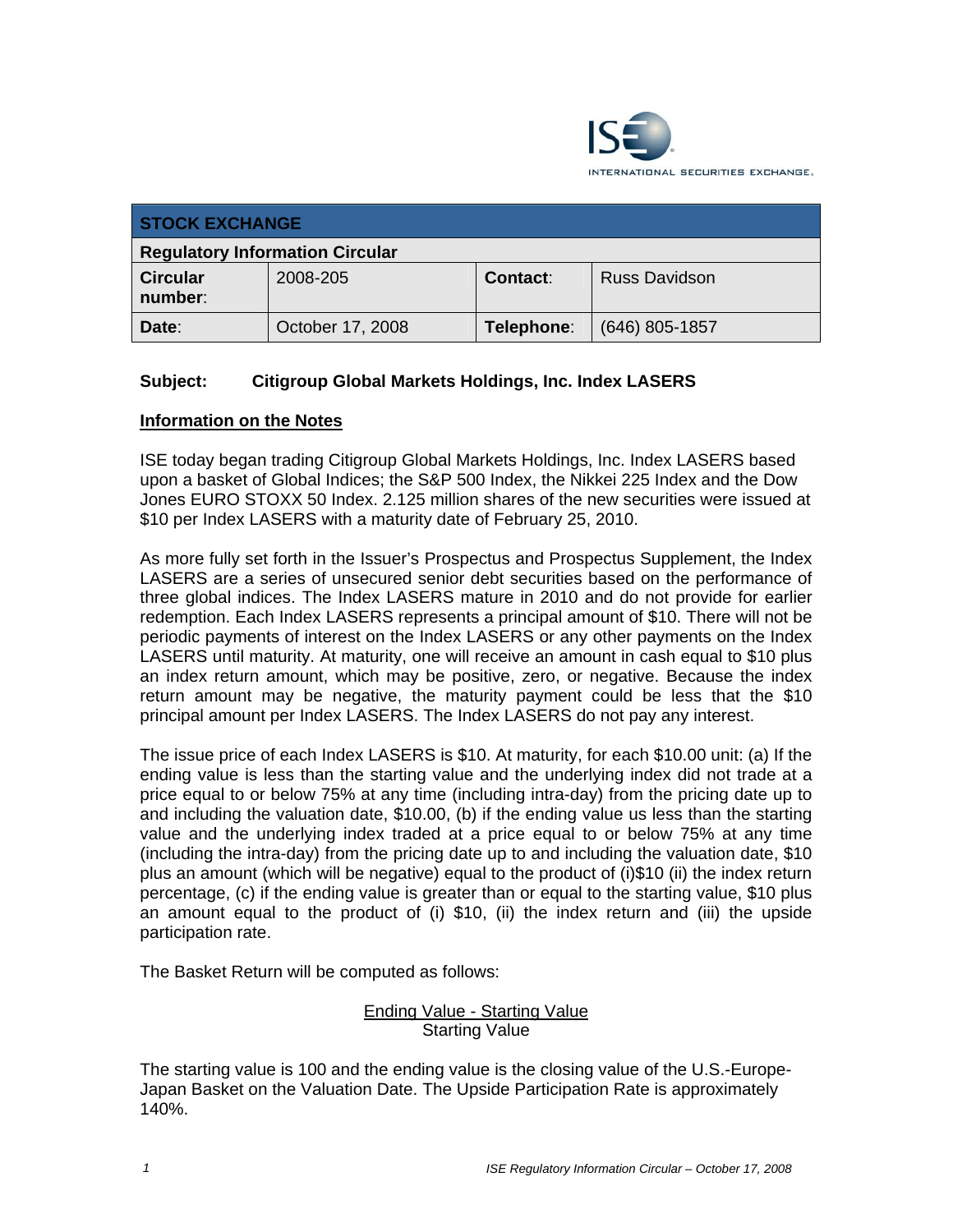Since all potential payments, (whether of coupon or principal) to the holders of the Index LASERS, are the sole responsibility of the Issuer, it is the creditworthiness of Citigroup Global Markets Holdings Inc. that stands behind IBF.

Member and member organizations should advise purchasers that the securities represented in the underlying index are not involved in the subject offering and have no obligation with respect to these securities whatsoever, including any obligations with respect to the principal amount to be paid at maturity, or to take the needs of the Issuer or holders into consideration. The Index LASERS are a series of unsecured debt issued by Citigroup Global Markets Holdings Inc. and will be issued in book-entry form. The Trustee for the securities is *The Bank of New York*.

The market value of IBF will depend substantially on the value of the S&P 500 Index, the Nikkei 225 Index and the Dow Jones EURO STOXX 50 Index. Other factors that will likely affect the trading value of IBF are changes in interest rates, volatility of the Index, time remaining to maturity, the credit rating of the Issuer and dividend yields on the stocks comprising the Index.

Contact your tax advisor for information concerning taxation.

Trading in the shares on ISE is on a UTP basis and is subject to ISE equity trading rules. The shares will trade from 9:00 a.m. until 4:00 p.m. Eastern Time. Equity Electronic Access Members ("Equity EAMs") trading the shares during the Pre-Market Session are exposed to the risk of the lack of the calculation or dissemination of underlying index value or intraday indicative value ("IIV"). For certain derivative securities products, an updated underlying index value or IIV may not be calculated or publicly disseminated in the Pre-Market hours. Since the underlying index value and IIV are not calculated or widely disseminated during Pre-Market hours, an investor who is unable to calculate implied values for certain derivative securities products during Pre-Market hours may be at a disadvantage to market professionals.

Equity EAMs also should review NASD Notice to Members 03-71 for guidance on trading these products. The Notice reminds members of their obligations to: (1) conduct adequate due diligence to understand the features of the product; (2) perform a reasonable-basis suitability analysis; (3) perform customer-specific suitability analysis in connection with any recommended transactions; (4) provide a balanced disclosure of both the risks and rewards associated with the particular product, especially when selling to retail investors; (5) implement appropriate internal controls; and (6) train registered persons regarding the features, risk and suitability of these products.

**This Regulatory Information Circular is not a statutory Prospectus. Equity EAMs should consult the Trust's Registration Statement, SAI, Prospectus and the Fund's website for relevant information.**